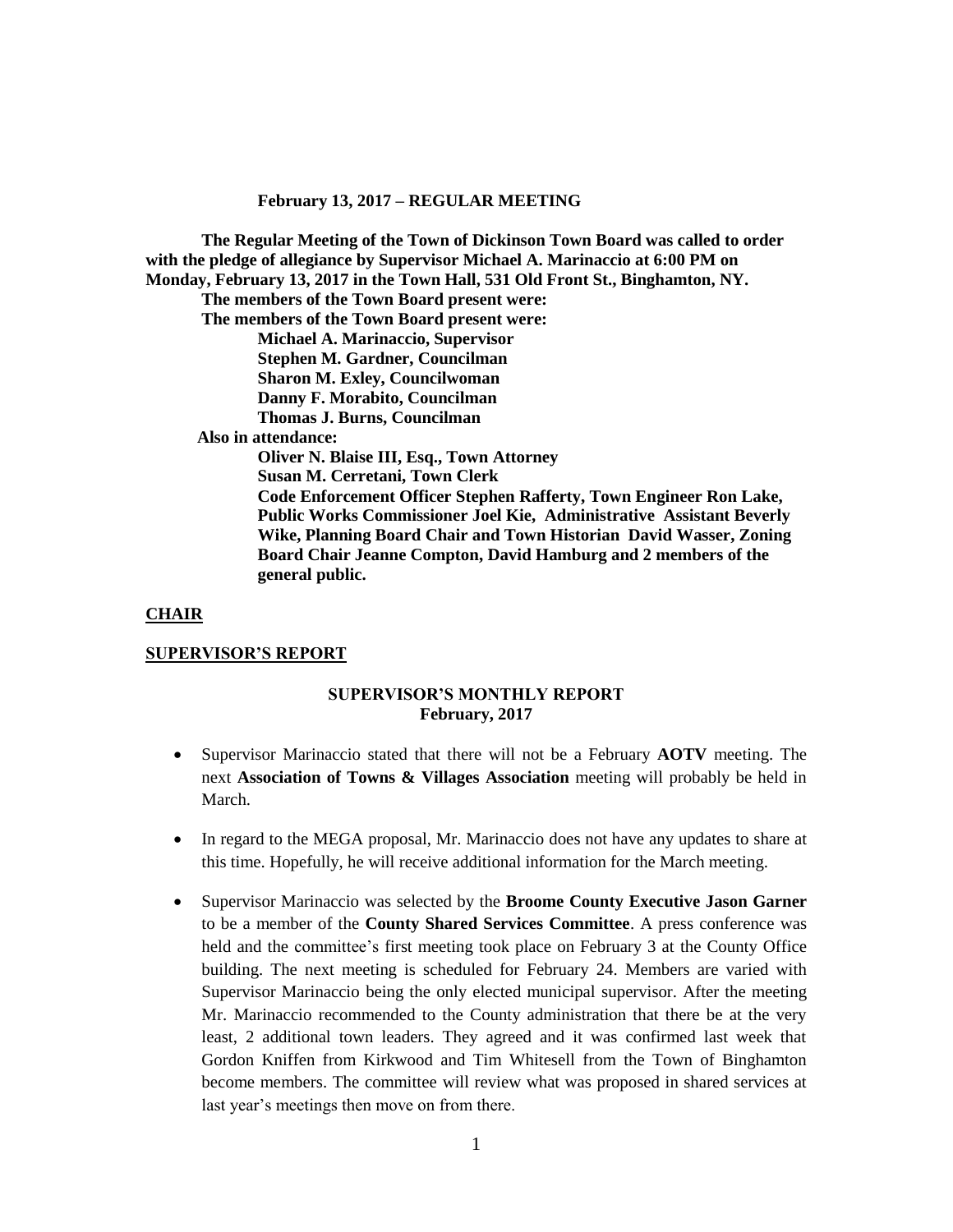# **SUPERVISOR'S REPORT CONTINUED:**

- Supervisor Marinaccio had a very lengthy and productive meeting with Amy Winnans, Director of the **Habitat for Humanity Program** regarding 231 Bevier St. and other possible properties in our town where this program can build homes. The programs are wonderful and the Supervisor would like to see homes built on properties that our town ends up with instead of leaving them empty. More on this as times allows.
- Supervisor Marinaccio filled out the **NYS DOT** permit for the **Color Run** which will take place on Sunday, April 2. The right lane on Front St. South will be closed as it was last year, but will not be used as part of the routing. The barriers will be from the **BCC** North entrance to just beyond Van Winkle Drive. The sidewalks are part of the routing as well as the campus. They expect 5000 people to participate.
- Supervisor Marinaccio was invited and attended the 2017 Chenango Fire Company Annual Dinner and Award Banquet held on January 28. This was a very well attended event and enjoyed seeing the various fire company volunteers receive their awards.
- $\bullet$  Mr. Marinaccio We received our  $4<sup>th</sup>$  quarter sales tax revenue check from the county for a total of \$200,699.42. Our end of the year total was \$798,013.77. We budgeted \$698,096. We have increased our sales tax revenue prediction for 2017.
- Fees due to our town from Non-Resident Inmate Housing at the **Broome County Jail** for the  $4<sup>th</sup>$  quarter was \$3,754.62.
- I am in receipt of the 2016 Building Permits issued by our code officers.

| 40 residential alterations, additions & repairs \$320,061 |  |
|-----------------------------------------------------------|--|
|                                                           |  |
|                                                           |  |
|                                                           |  |

## **Code Violations:**

- 1. 39 Pulaski, issued an Appearance Ticket for not addressing code violations regarding sanitation conditions
- 2. 157 Glenwood Rd. issued an Appearance Ticket for not addressing previous code violations relating to sanitation
- 3. 52 Pulaski, notice of violation, gray Mercedes openly stored with no plates
- 4. 513 Old Front St., notice of violation, Jaguar openly stored with no plates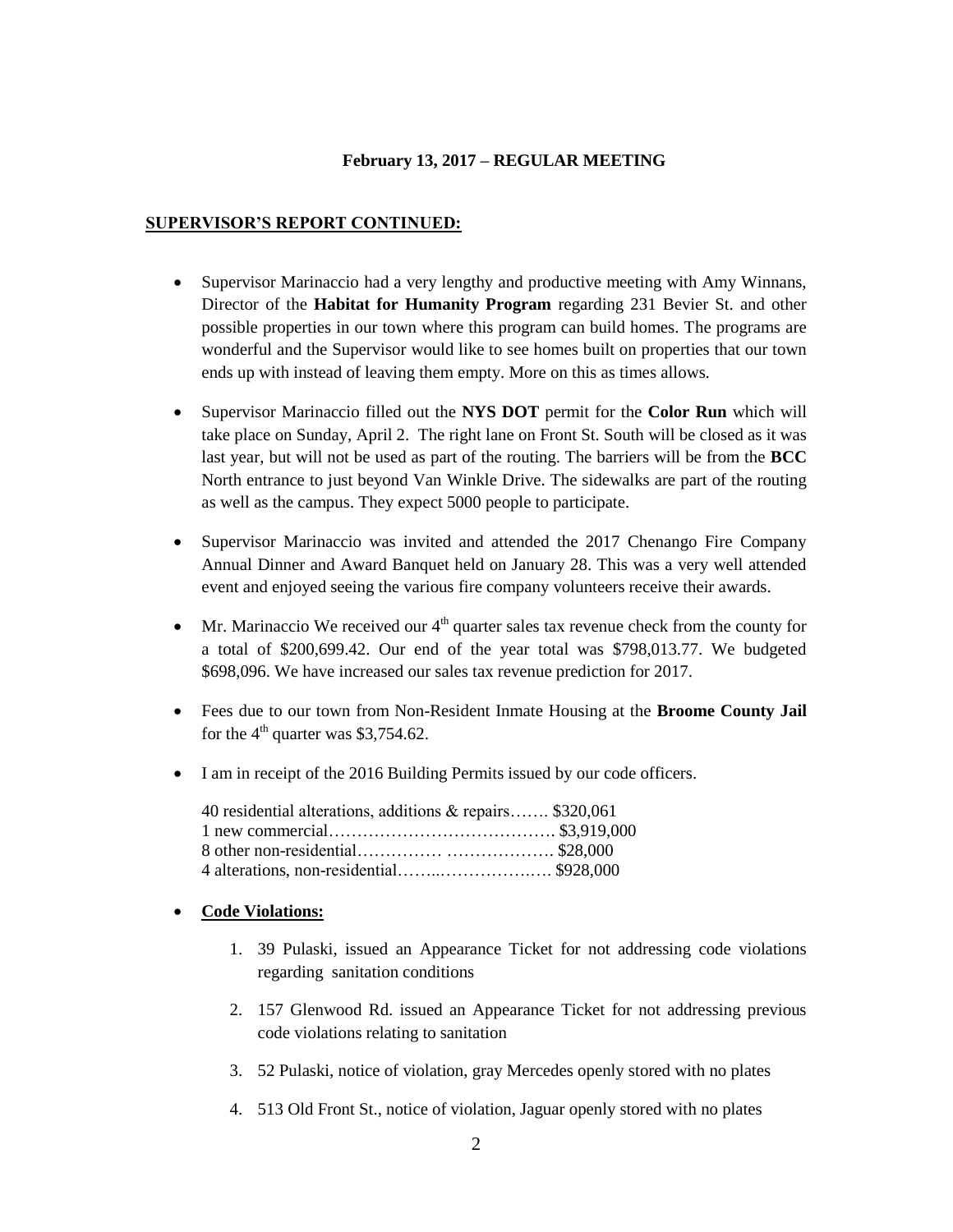# **SUPERVISOR'S REPORT CONTINUED:**

- **Dog Control Report:** The Supervisor has received the report for January:
	- o Two dogs running loose, not able to locate the house or communicate with the person who called in.
	- o 3-4 dogs at 63 Adams St, running loose and defecating on neighbors properties. This is a multi-family residence. Warnings were issued. 61 Adams also issued a warning for unlicensed dog. Barking complaint on Adams Dr. Talked to dog owner.
- **•** NYSEG Warning Letter: No warnings issued

## **PUBLIC COMMENTS**

Supervisor Marinaccio opened the meeting to public comments. None heard.

# **COMMITTEE REPORTS**

## **PUBLIC WORKS**

Councilman Gardner praised the Highway Department for the great job they are doing with snow plowing and removal. Public Works Commissioner Kie reported that the Highway Department had two trucks down with equipment failures this week. One truck has been repaired and the other is waiting for parts.

# **FINANCE**

## o **TOWN CLERK MONTHLY FINANCIAL REPORT**

Councilman Morabito made a motion to accept the **January Monthly Financial Report** for the **Town Clerk in the amount of \$1,015.74.** On a motion by Councilman Morabito seconded by Councilman Gardner. All in favor.

| <b>Town Clerk's Report</b>                       |            |
|--------------------------------------------------|------------|
| <b>January 2017 in the amount of \$1,015.74:</b> |            |
| <b>NYSDOH</b>                                    | \$22.50    |
| NYS Ag & Markets spay/Neuter program             | \$31.00    |
| <b>Supervisor Town of Dickinson</b>              | \$1,015.74 |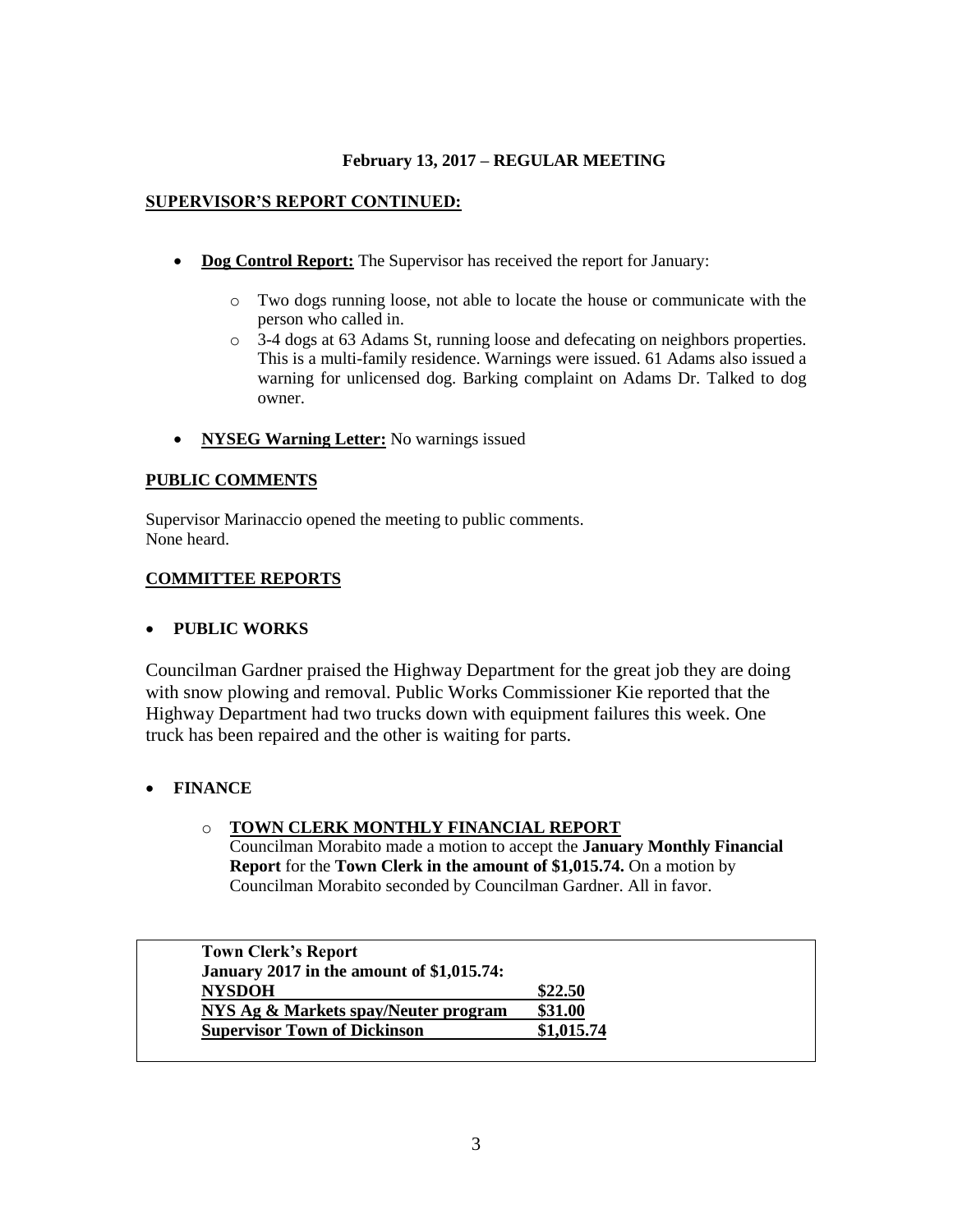#### o **TOWN COURT MONTHLY FINANCIAL REPORT**

Councilman Morabito made a motion to accept the Financial Report(s) for the **Town of Dickinson Court** for the month of December in the amount of **\$41,563.00**. On a motion of Councilman Morabito and seconded by Councilman Burns. All in favor.

#### o **ABSTRACTS FOR APPROVAL**

On Motion from Councilman Morabito, seconded by Councilman Gardner to approve **abstract # 2**, dated **February 13, 2017** in the amount of **\$330,430.42.** Vote Ayes- 5, Nays-0, Absent-0.

Supervisor Marinaccio voting Aye Councilman Gardner voting Aye Councilwoman Exley voting Aye Councilman Morabito voting Aye Councilman Burns Aye Unanimously passed and noted as duly adopted.

**Abstract Summary of Audited Vouchers for Funds respectively in the amount(s) of \$330,430.42.**

| <b>General Fund</b>          | \$64,365.91  |
|------------------------------|--------------|
| <b>Part Town</b>             | \$60.00      |
| <b>Highway</b>               | \$101,341.13 |
| <b>Fire districts</b>        | \$92,000.00  |
| <b>Light Districts</b>       | \$312.41     |
| <b>Sewer Operating Dist.</b> | \$1,615.52   |
| <b>Water Operating Dist.</b> | \$70,735.45  |

**Voucher #2 for February 2017 year in the amount of \$330,430.42:** 

#### **PERSONNEL**

- o Nothing to report at this time.
- **PLANNING**
	- o Planning Board Chair David Wasser reported that a Planning Board meeting is scheduled for Monday, February  $20<sup>th</sup>$ . On the agenda is **Microtel's** request to raise their sign 10 feet. Once the request is reviewed it will go back to the Zoning Board.

#### **APPROVAL OF MINUTES**

On a motion by Councilwoman Exley seconded by Councilman Gardner to approve the **Work Session Meeting Minutes of January 03, 2017 and Regular Meeting Minutes of January 09, 2017**. All in favor.

Vote-5 Ayes, Nays-0, Absent-0.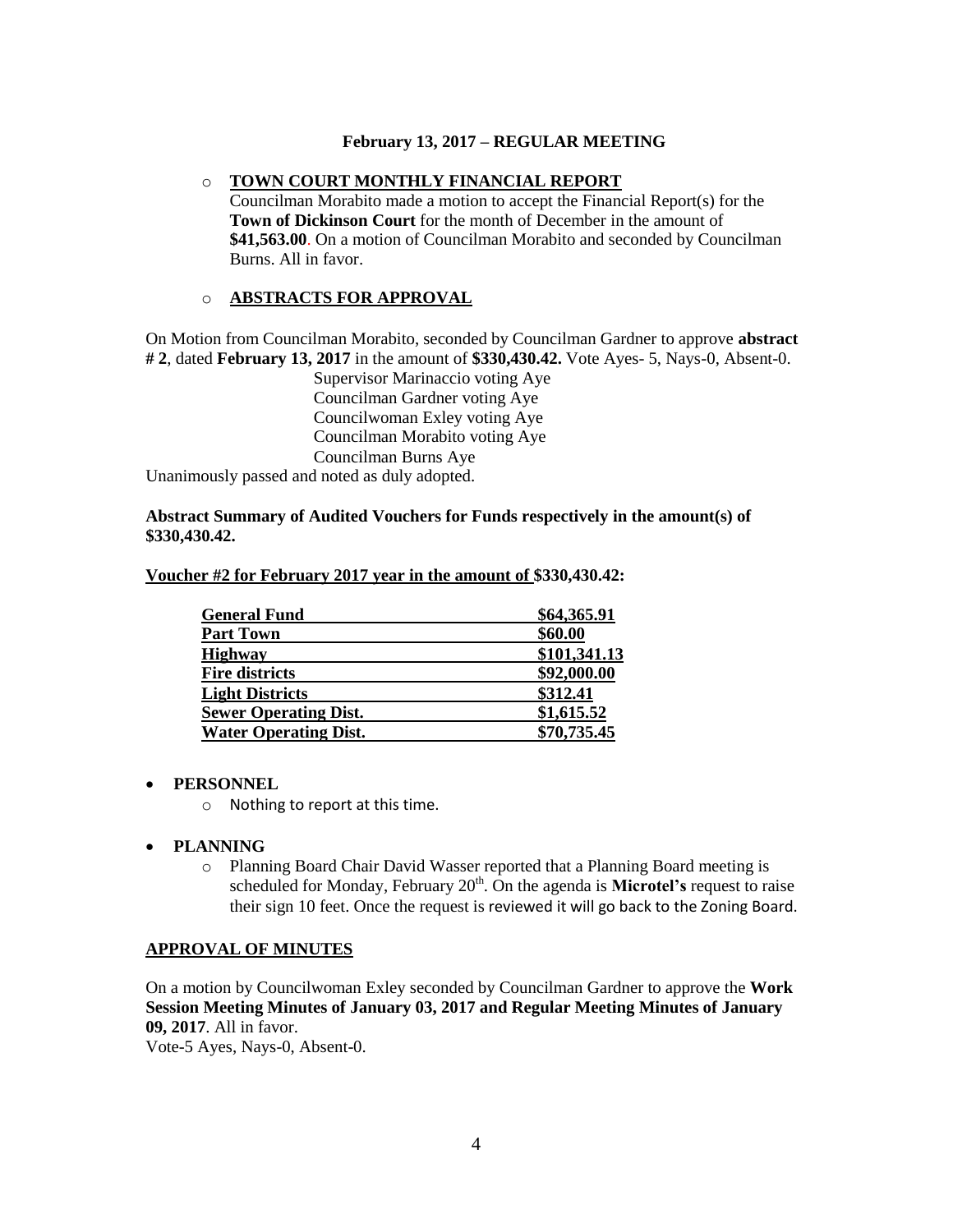# **CHAIR**

## **2017 NEWSLETTER**

Supervisor Marinaccio reminded all departments to submit their newsletter articles.

#### **PROSPECT TERRACE OATH OF OFFICE**

Supervisor Marinaccio stated that the **Prospect Terrace Fire Company** Oath of Office annual dinner was a huge success. He noted that it was the very first time a state senator has attended and **Senator Akshar** stole the show.

## **MEGA**

Mr. Marinaccio did not have any updates to share at this time regarding **MEGA**. Hopefully, he will receive additional information for the March meeting.

## **COUNTY SHARED SERVICES**

Supervisor Marinaccio addressed shared services in his February monthly report**.** 

## **231 BEVIER STREET**

Supervisor Marinaccio addressed 231 Bevier Street in his February monthly report.

## **ATTORNEY**

## **RESOLUTION APPROVING REPORTING RESOLUTION FOR TOWN EMPLOYEES AND OFFICIALS TO NYS RETIREMENT SYSTEM**

#### **RESOLUTION 2017-4**

The following Resolution was offered by Councilman Gardner, who moved its adoption, seconded by Councilwoman Exley to wit:

BE IT RESOLVED, by the Town Board of the Town of Dickinson, Broome County, New York as follows:

#### **RESOLUTION: APPROVING REPORTING RESOLUTION FOR TOWN EMPLOYEES AND OFFICIALS TO NEW YORK STATE RETIREMENT SYSTEM**

The question of adoption of the foregoing Resolution was duly put to a vote on roll call which resulted as follows: All in favor. Vote Ayes –5, Nays – 0, Absent-0.

> Supervisor Marinaccio voting Aye Councilman Gardner voting Aye Councilwoman Exley voting Aye Councilman Morabito voting Aye Councilman Burns voting Aye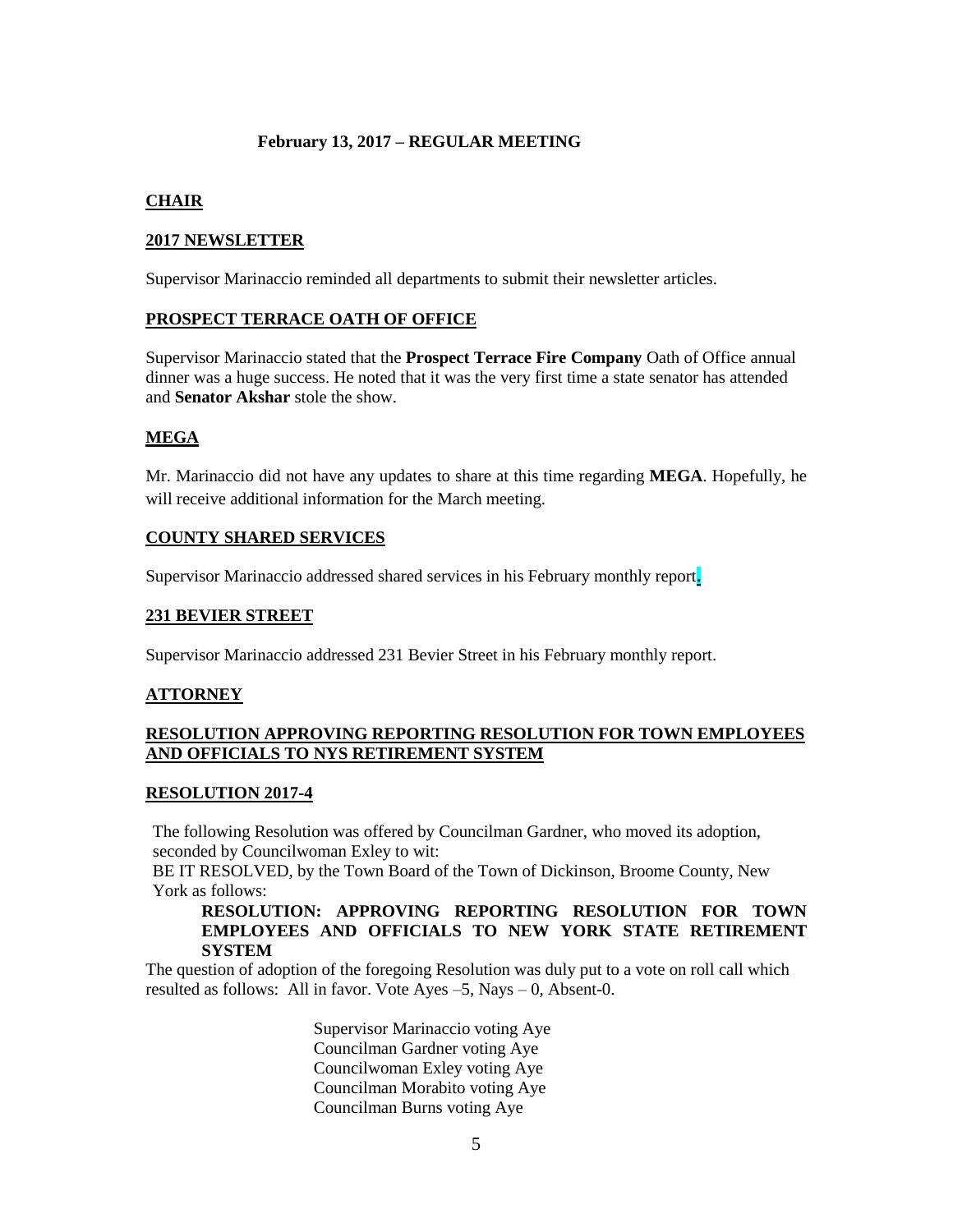All in favor.

Resolution to be posted on the Town sign board and website for thirty days after the February 13<sup>th</sup> meeting and submitted to New York State Comptroller within 15 days after the 30 day posting.

## **RESOLUTION ACCEPTING PROSPECT TERRACE FIRE COMPANY MEMBERSHIP ROSTER**

# **RESOLUTION 2017-5**

The following Resolution was offered by Councilwoman Exley, who moved its adoption, seconded by Councilman Morabito to wit:

BE IT RESOLVED, by the Town Board of the Town of Dickinson, Broome County, New York as follows:

# **RESOLUTION: ACCEPTING PROSPECT TERRACE FIRE COMPANY MEMBERSHIP ROSTER.**

The question of adoption of the foregoing Resolution was duly put to a vote on roll call which resulted as follows: All in favor. Vote  $Ayes - 5$ , Nays  $- 0$ , Absent-0.

> Supervisor Marinaccio voting Aye Councilman Gardner voting Aye Councilwoman Exley voting Aye Councilman Morabito voting Aye Councilman Burns Aye

All in favor. Roster attached.

# **PUBLIC WORKS – WATER & HIGHWAY DEPARTMENT**

 Public Works Commissioner Kie reported that he and Administrative Assistant Wike learned through the town's insurance agent that there is no way to insure the deceased bodies that are held in cold storage (until burial) at **Glenwood Cemetery**. Therefore, it was decided that the Town will no longer store the bodies. It will now be the responsibility of the undertakers to store the bodies until burial is possible.